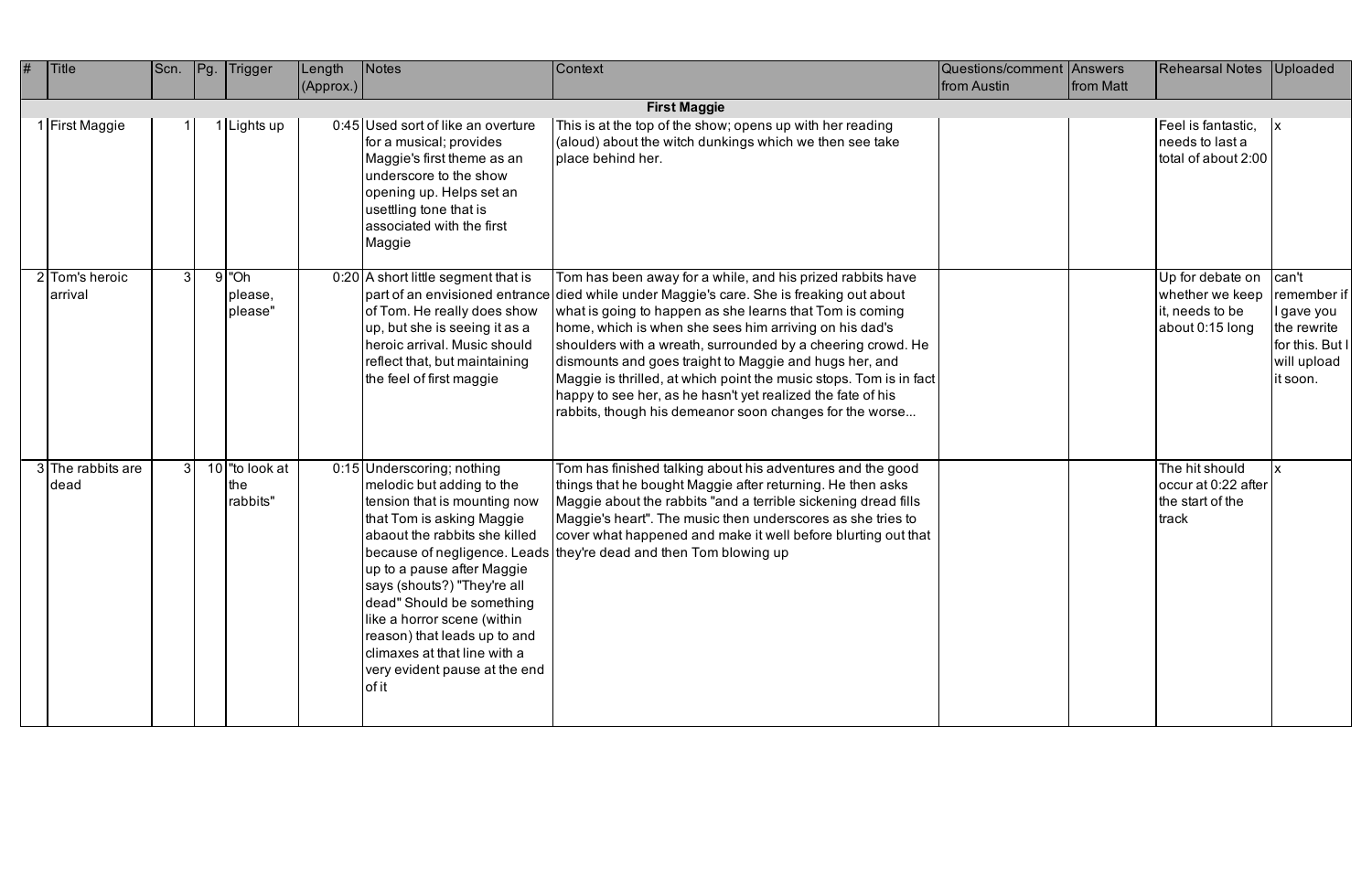| # | Title                                      | Scn.            | Pg. | Trigger                                             | Length<br>(Approx.) | Notes                                                                                                                                                                                                  | Context                                                                                                                                                                                                                                                                                                                                                                                                                                                                                                                                                 | <b>Questions/comment Answers</b><br>from Austin | from Matt                                                                                                                                                                                                                               | <b>Rehearsal Notes</b>                                                                                                                                                                                                 | Uploaded |
|---|--------------------------------------------|-----------------|-----|-----------------------------------------------------|---------------------|--------------------------------------------------------------------------------------------------------------------------------------------------------------------------------------------------------|---------------------------------------------------------------------------------------------------------------------------------------------------------------------------------------------------------------------------------------------------------------------------------------------------------------------------------------------------------------------------------------------------------------------------------------------------------------------------------------------------------------------------------------------------------|-------------------------------------------------|-----------------------------------------------------------------------------------------------------------------------------------------------------------------------------------------------------------------------------------------|------------------------------------------------------------------------------------------------------------------------------------------------------------------------------------------------------------------------|----------|
|   | $4$ Fishing at the<br>pool                 |                 |     | $12$ They<br>cuddle<br>and hug<br>each other        |                     | 0:30 Covers the scene transtion;<br>theme as it transtions to the<br>next scene. Shouldn't be<br>particularly favoring a good or<br>bad idea, rather a netrual,<br>impartial variation                 | Tom has finally decided to be more or less nice to Maggie, and<br>Variation on a part of the main then the scene ends and it cuts to them fishing at a lake.                                                                                                                                                                                                                                                                                                                                                                                            |                                                 |                                                                                                                                                                                                                                         |                                                                                                                                                                                                                        |          |
|   | 5 Saved from the<br>devil/Tom at<br>school |                 |     | 22 Anything<br>bad of him,<br>that's all"           |                     | 0:30 Covers the scene transition.<br>Variation of First Maggie's<br>theme.                                                                                                                             | Maggie has just seen a vision of the devil and gets saved by<br>her father. Mr Tulliver (her dad) and Tom have a brief<br>conversation and then we cut to Maggie and Tom on the bank<br>of a river before Maggie kisses tom and then Tom is at school,<br>where things aren't going well.                                                                                                                                                                                                                                                               |                                                 | version.<br>Thank you!                                                                                                                                                                                                                  | I like this new Needs to only be $\vert x \vert$<br>about 30 seconds<br>long, with not as<br>dark of a feel<br>throughout. May<br>mean switching<br>from the choirs to<br>something more<br>like the other<br>changes. |          |
|   | 6 The Bailiff is<br>waiting                | 10 <sup>1</sup> |     | 29 Lucy Exits                                       |                     | 0:30 Variation on First Maggie's<br>theme. Covers a scene<br>and anxious moment after<br>learning that Maggie's dad<br>has fallen ill.                                                                 | Maggie and Lucy are playing at the boarding school when<br>Tom comes bursting in and says they need to return<br>transition for a relatively tense  immediately. Their father has just fallen ill. Scene change. The<br>next scene is Maggie and Tom at home with a bailiff is<br>searching through their stuff.                                                                                                                                                                                                                                        |                                                 | <b>LOVE IT</b>                                                                                                                                                                                                                          | Needs to be<br>about 0:18 long                                                                                                                                                                                         |          |
|   | 7 Second Maggie                            |                 |     | 12 34 Must<br>listen to<br>what I say<br>and act on |                     | 1:00 Should start with First<br>Maggie's theme in full swing<br>of the polyphonic atonal type<br>music, then slowly transition<br>as Second Maggie appears<br>on stag and comforts the First<br>Maggie | Maggie has offended her Aunts in front of Tom after some<br>squabbling following the bailiff deeming all their stuff would be<br>sold. Tom goes off on Maggie for the umpeenth time and she<br> loses it, falling into another deaf rage. It is during this deaf rage  <br>into the second Maggie theme that she realizes her outlook on life was wrong. 'Gradually, a<br>new MAGGIE looks back at her - a more subdued,<br>introspective Maggie'. Transitsions relatively smoothly into the<br>next cue. Pause in the music okay for the scene change. |                                                 | this intended on this one;<br>to be the<br>'auction' cue   change, just<br>as well? This worth noting<br>is pretty<br>lengthy, and I<br>don't know if<br>we would be<br>able to use<br>lall of it for<br>just 'The<br>Second<br>Maggie' | Diggin it. Is Excellent timing<br>nothing needs to                                                                                                                                                                     |          |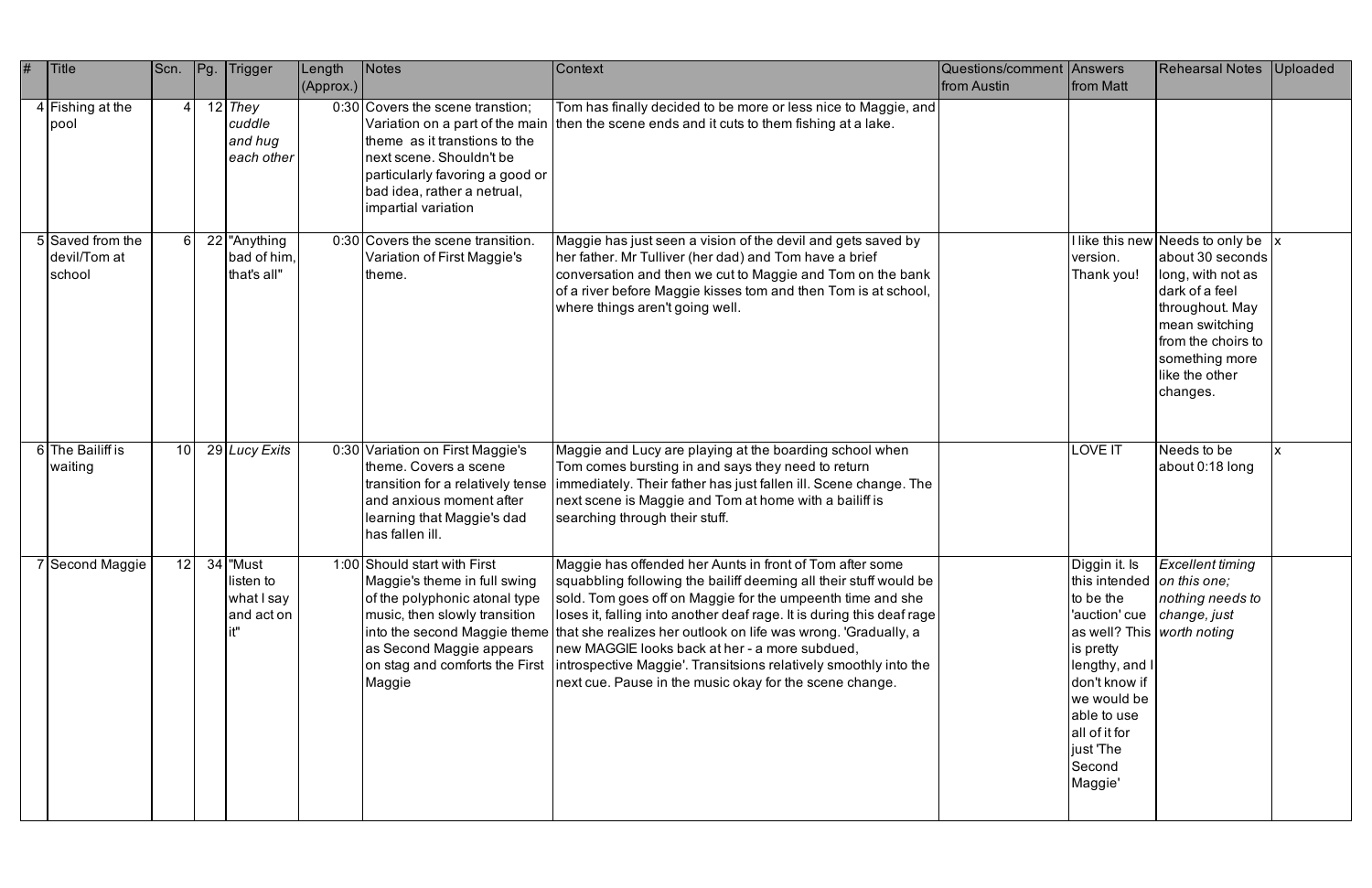| <b>Title</b>        | Scn. | Pg | <b>Trigger</b>                                       | Length    | <b>Notes</b>                                                                                                                                                                                                                                                                                                                                                                                             | Context                                                                                                                                                                                                                                                                                                                                                                                                                                                                                                                                                                                                                                                                                                                              | Questions/comment Answers |                                                                                                                                                                                                                                                                            | <b>Rehearsal Notes</b>                                                                                                                                                                                                          | Uploaded |
|---------------------|------|----|------------------------------------------------------|-----------|----------------------------------------------------------------------------------------------------------------------------------------------------------------------------------------------------------------------------------------------------------------------------------------------------------------------------------------------------------------------------------------------------------|--------------------------------------------------------------------------------------------------------------------------------------------------------------------------------------------------------------------------------------------------------------------------------------------------------------------------------------------------------------------------------------------------------------------------------------------------------------------------------------------------------------------------------------------------------------------------------------------------------------------------------------------------------------------------------------------------------------------------------------|---------------------------|----------------------------------------------------------------------------------------------------------------------------------------------------------------------------------------------------------------------------------------------------------------------------|---------------------------------------------------------------------------------------------------------------------------------------------------------------------------------------------------------------------------------|----------|
|                     |      |    |                                                      | (Approx.) |                                                                                                                                                                                                                                                                                                                                                                                                          |                                                                                                                                                                                                                                                                                                                                                                                                                                                                                                                                                                                                                                                                                                                                      | from Austin               | from Matt                                                                                                                                                                                                                                                                  |                                                                                                                                                                                                                                 |          |
|                     |      |    |                                                      |           |                                                                                                                                                                                                                                                                                                                                                                                                          | <b>Second Maggie</b>                                                                                                                                                                                                                                                                                                                                                                                                                                                                                                                                                                                                                                                                                                                 |                           |                                                                                                                                                                                                                                                                            |                                                                                                                                                                                                                                 |          |
| 8 The auction       | 13   |    | 35 Scene up                                          |           | 1:00 Underscoring with Second<br>Maggie's theme during the<br>auction. Should grow in<br>intensity through the cue as<br>the auction becomes more<br>and more powerful.                                                                                                                                                                                                                                  | Because Mr Tulliver has died without settling a debt, the house<br>and its contents are being sold as collateral. This scene<br>transition immediately following the transition to second<br>maggie happens as the bailiff takes every item in the house<br>and yells 'sold' after which the family shudders. 'As more items<br>are sold the cry of 'sold' becomes louder and the shudder<br>more pronounced'. The family is essentialy homeless after this.                                                                                                                                                                                                                                                                         |                           | on this one                                                                                                                                                                                                                                                                | Love the feel Timing on this<br>one is going to<br>change quite a<br>bit; we will need<br>to revisit it once<br>the blocking is<br>more solidified                                                                              |          |
| 9 Working title     | 16   |    | 37 Scene<br>Change                                   |           | 0:30 Underscoring of the change<br>with Second Maggie's theme.<br>After a bit First Maggie<br>reappears, so maybe a hint of<br>that theme tossed into it as<br>well                                                                                                                                                                                                                                      | Maggie is trying to learn latin from one of Tom's books, but her<br>heart isn't in it. She is deeply sad'. She is trying to feel better<br>about life but is stuck in a rut and can't find happiness anymore                                                                                                                                                                                                                                                                                                                                                                                                                                                                                                                         |                           | l can dig it                                                                                                                                                                                                                                                               | Needs to be<br>about 0:10 longer                                                                                                                                                                                                |          |
| The Maggies<br>talk | 16   |    | 40 There will<br>be some<br>that will<br>cross thee" |           | awe'. Second Maggie's theme<br>coming to full fruition.<br>Underscores First Maggie<br>helping second maggie find<br>the new joy in becoming<br>christian for lack of a better<br>term. The song should<br>actually from the hymnal<br>cause we are all mormon and  'act'<br>would recognize it. Should be<br>swelling and emotional and<br>joyous as Maggie is<br>discovering a new outlook on<br>life. | 1:00 Maggie feels a strange thrill of A good family friend has just dropped off some books for<br>Maggie and as she is alone and having a pity party with the<br>first maggie, they discover a book called 'the imitation of<br>Christ'. As First Maggie starts flipping through it and reading<br>some of it to Second Maggie, this is when Second Maggie has<br>her realization and comes to be a changed person. She reads<br>"forsake thyself, resign thyself, and thou shalt enjjoy much<br>inward peace and tranquilitiy" and thinks that her new purpose<br>essentially be a hymn, just not in life is to forget herself and perhaps finally she will find<br>peace. She idolizes the author of the book for the rest of this |                           | Everything<br>you have<br>ever done<br>you being<br>nailed it<br>straight on.<br>Only thing I<br>might add is<br>making the<br>cellos a bit<br>more legato<br>at the<br>beginning<br>but I'm<br>assuming<br>that's a MIDI<br>thing? Other<br>than that this<br>is fantasic | Excellent cue, but  x<br>there needs to be<br>about 0:10 added<br>has led up to $\vert$ to the beginning<br>(the end lines up<br>able to make $ $ nicely, hence the<br>that cue. You extra time being<br>added to the<br>front) |          |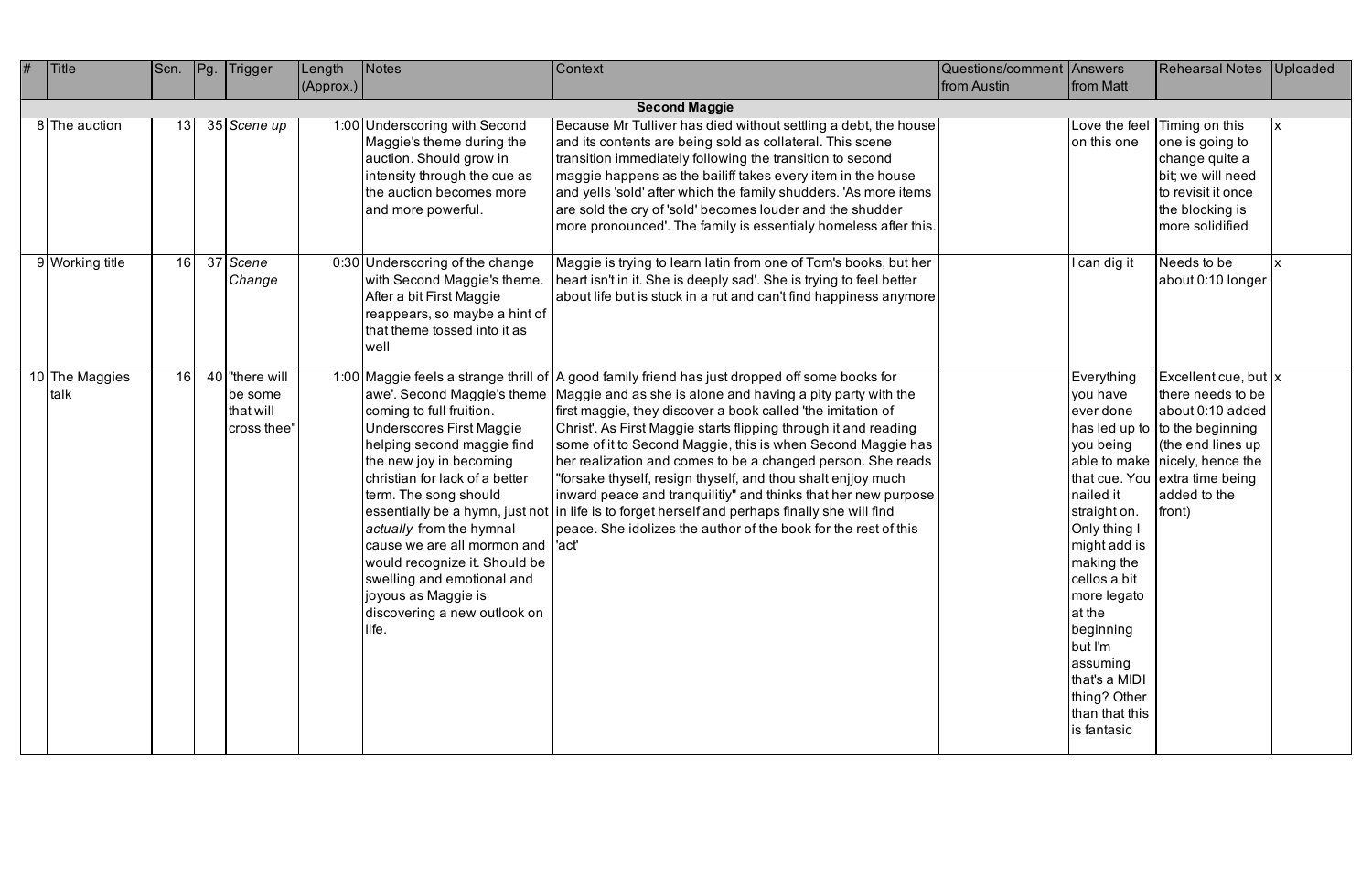| # | <b>Title</b>                  | Scn.            | Pg. | Trigger            | Length    | Notes                                                                                                                                                                                                                                                                                    | Context                                                                                                                                                                                                                                                                                                                                                                                                                                                                                                 | Questions/comment Answers           |                                                                                                                                                                       | <b>Rehearsal Notes</b>                                                                                      | <b>Uploaded</b> |
|---|-------------------------------|-----------------|-----|--------------------|-----------|------------------------------------------------------------------------------------------------------------------------------------------------------------------------------------------------------------------------------------------------------------------------------------------|---------------------------------------------------------------------------------------------------------------------------------------------------------------------------------------------------------------------------------------------------------------------------------------------------------------------------------------------------------------------------------------------------------------------------------------------------------------------------------------------------------|-------------------------------------|-----------------------------------------------------------------------------------------------------------------------------------------------------------------------|-------------------------------------------------------------------------------------------------------------|-----------------|
|   |                               |                 |     |                    | (Approx.) |                                                                                                                                                                                                                                                                                          |                                                                                                                                                                                                                                                                                                                                                                                                                                                                                                         | from Austin                         | <b>from Matt</b>                                                                                                                                                      |                                                                                                             |                 |
|   | 11 Phillip arrives!           | 17 <sup>1</sup> |     | 42   "Phillip!"    |           | 0:15 Underscoring variation of<br>Second Maggie's theme.<br>Helps to take us to Maggie's<br>internal monologue world                                                                                                                                                                     | Phillip has come to the house to try and talk to Maggie. She is<br>elated to see him but very reserved about it in fear of<br>retribution from Tom, as per usual. After she exclaims "Philip!"<br>First Maggie comes out and is excited to see him and starts<br>day dreaming, but Second Maggie quickly shuts her down.<br>She then goes out to an area where I will have a soundscape<br>to represent it, so having something that could fade out and be<br>switched into a soundscape would be nice. |                                     | I think this<br>possibly a bit longer<br>softer/longer<br>of a fade at<br>the end but<br>for now this<br>works well                                                   | Needs to be<br>will work fine, about 10 seconds                                                             |                 |
|   | 12 To date, or not<br>to date | 19 <sup>1</sup> |     | 45 Scene<br>change |           | variation of Second Maggie's<br>theme as we return again to<br>Maggie's internal dialogue<br>between first and second<br>Maggie. Should fade out<br>again similarly to the last one<br>as we leave the attic where<br>she was having the<br>conversation and winds up at<br>the Red Deep | 1:15 Should cover underscore as a After Phillip and Maggie had met once before, Maggie was<br>uncomfortable with it as it is a forbidden relationship that Tom<br>looks down on. The scene starts with her sewing by herself in<br>the attic when First Maggie appears and tries to convince<br>Second Maggie to go follow her heart, which Second Maggie<br>is reluctanct to do but eventually is persuaded to do so                                                                                   | okay. I'll get back to<br>this one. | like the<br>ambience<br>that's<br>the<br>background,<br>but I feel like<br>the bells are<br>almost a little<br>too different<br>from what we<br>are trying to<br>ldo. | Changes we had $\vert x \vert$<br>discussed about<br>instrumentation.<br>happening in Length works<br>well. |                 |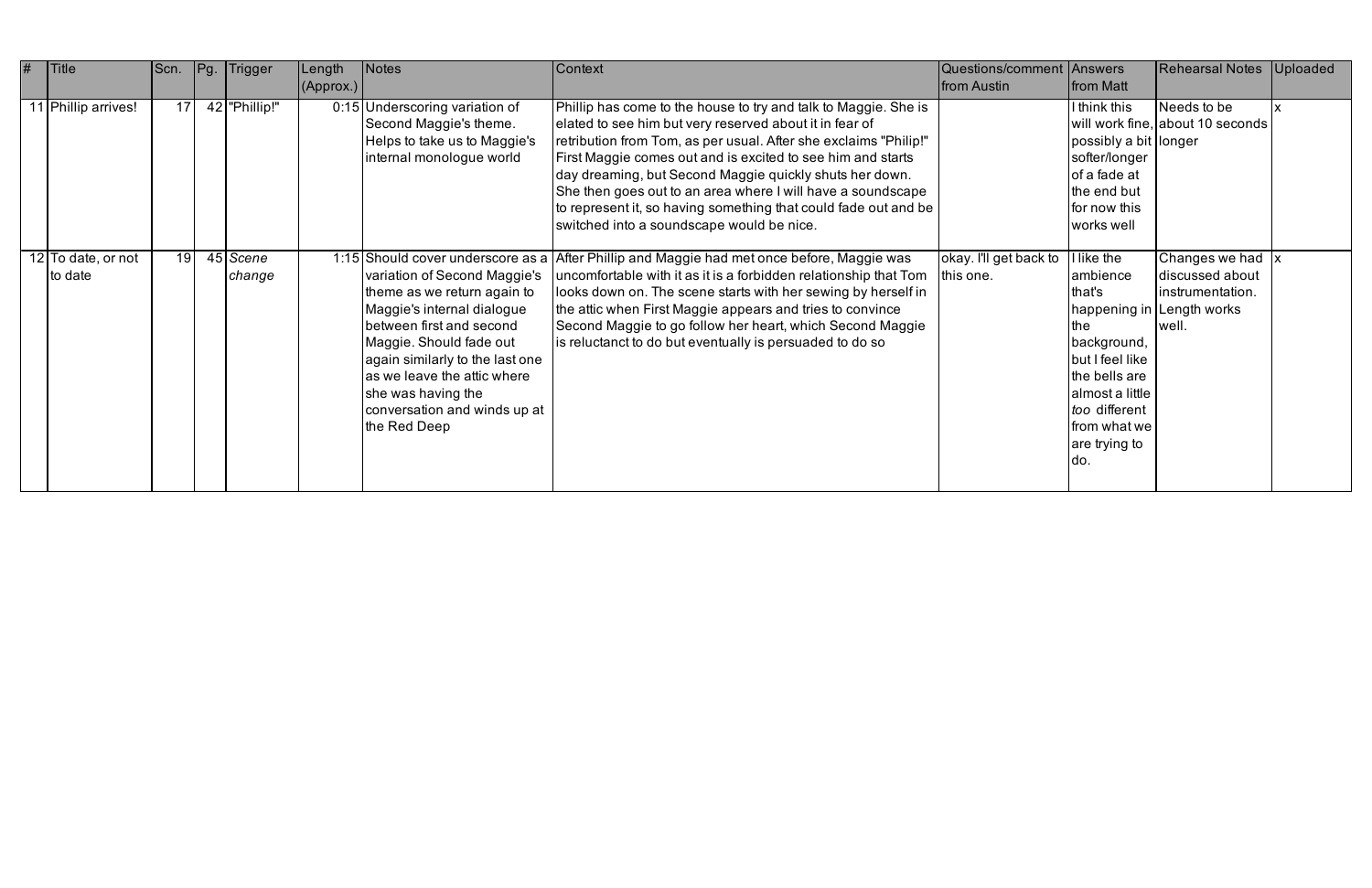| # | Title                                | Scn. | Pg. | Trigger                                     | Length<br>(Approx.) | <b>Notes</b>                                                                                                                                                                                                                                                                                                  | Context                                                                                                                                                                                                                                                                                                                                                                                                                                                                                                                                                                                                                                                                                                                                                                                                                                                                                                                                                                                                                                                                                                                                                                                                                                                                                                                                                                                                                                                                                                                                                 | Questions/comment Answers<br>from Austin               | from Matt                                                             | <b>Rehearsal Notes</b>                                              | Uploaded |
|---|--------------------------------------|------|-----|---------------------------------------------|---------------------|---------------------------------------------------------------------------------------------------------------------------------------------------------------------------------------------------------------------------------------------------------------------------------------------------------------|---------------------------------------------------------------------------------------------------------------------------------------------------------------------------------------------------------------------------------------------------------------------------------------------------------------------------------------------------------------------------------------------------------------------------------------------------------------------------------------------------------------------------------------------------------------------------------------------------------------------------------------------------------------------------------------------------------------------------------------------------------------------------------------------------------------------------------------------------------------------------------------------------------------------------------------------------------------------------------------------------------------------------------------------------------------------------------------------------------------------------------------------------------------------------------------------------------------------------------------------------------------------------------------------------------------------------------------------------------------------------------------------------------------------------------------------------------------------------------------------------------------------------------------------------------|--------------------------------------------------------|-----------------------------------------------------------------------|---------------------------------------------------------------------|----------|
|   | 13 Aunt Pullet<br>Doesn't<br>Approve | 19   |     | $48$ Aunt<br>Pullet<br>begins to<br>descend |                     | 0:45 Variation on First Maggie's<br>theme that underscores a<br>monologue from Maggie's<br>Aunt talking about how she<br>thinks that Phillip is going<br>crazy and really doesn't like<br>him. Should have a hint of<br>anxiety in there since Maggie<br>is worried about her<br>relationship being uncovered | Phillip and Maggie have basically confessed that they like<br>each other (more monumental on Maggies part, but<br>anyways) During this Maggie tries to pray but is constantly<br>interrupted by First Maggie. Eventually she gives up and<br>concedes to First Maggie's request to go be with Phillip.<br>During this interchange the crowd from the beginning of the<br>play that was dunking people returns and begins to<br>pantomime those actions again. It is after they have appeared<br>and First Maggie has joined phillip that the music will start as<br>her Aunt descends from the crowd and delivers a monologue<br>basically saying she dissaproves of Phillip as a human being,<br>thinking he is going crazy (he already is a hunchback, so his<br>odd behavior is only compounding how weird she already<br>thinks he is)                                                                                                                                                                                                                                                                                                                                                                                                                                                                                                                                                                                                                                                                                                              |                                                        | Works for<br>tension/omin  long<br>ous that<br>comes in at<br>the end | Only needs to be $\vert x \vert$<br>me. I like the about 30 seconds |          |
|   |                                      |      |     |                                             |                     |                                                                                                                                                                                                                                                                                                               | <b>Third Maggie</b>                                                                                                                                                                                                                                                                                                                                                                                                                                                                                                                                                                                                                                                                                                                                                                                                                                                                                                                                                                                                                                                                                                                                                                                                                                                                                                                                                                                                                                                                                                                                     |                                                        |                                                                       |                                                                     |          |
|   | 14 Third Maggie                      | 20   |     | 52 Maggie<br>goes to<br>the attic           |                     | to sell the emotion of this<br>scene. Should start out with<br>Second Maggie's theme, then<br>after about 20 ish seconds<br>begin to transition into Third<br>Maggie's heavier, sadder<br>theme as Third Maggie is<br>introduced into the world.                                                              | 2:00 Sad music that will really help So Phillip and Maggie are out at one of their meetings in their<br>secret place, when they kiss. Well, Tom chose a great day to<br>follow Maggie and since he has forbidden her from even<br>seeing him, obviously comes unhinged on the two. Tom drags<br>Maggie back to the house where they have a heart to heart.<br>Maggie tries to be reasonable with Tom and explain to him<br>some of the stuff he is doing wrong about not recognzing<br>faults, etc. but to no avail. Only makes it worse. Argument boils<br>down to Tom telling Maggie that she is a disgrace and should<br>only do as she is told since she is a woman which she doesn't<br>take kindly to nor does tom when Maggie refutes it. Tom says<br>"You need say no more to show me what a gulf there is<br>between us" which is absolutely devastating to Maggie, whom<br>has been trying to gain Tom's approval since day one. She<br>retreats into the attic which is when the music will start (her<br>internal dialogue space) and begins to cry over Phillip.<br>"Second Maggie sits down and bursts into tears. It is almost a<br>physical pain". It is during this that she has the realization her<br>'Christian' lifestyle wasn't helping her avoid problems at all and<br>thus, Third Maggie is born. She has realzied that life isn't all it<br>is cracked up and admits defeat. "She is down again in the<br>thick of strife with her own and others' passions. There is more<br>sturggle for her and she knows she must change" | did you get the<br>"Maggie 3 refined"<br>for this one? | <b>Yes</b>                                                            | Needs another $45x$<br>seconds                                      |          |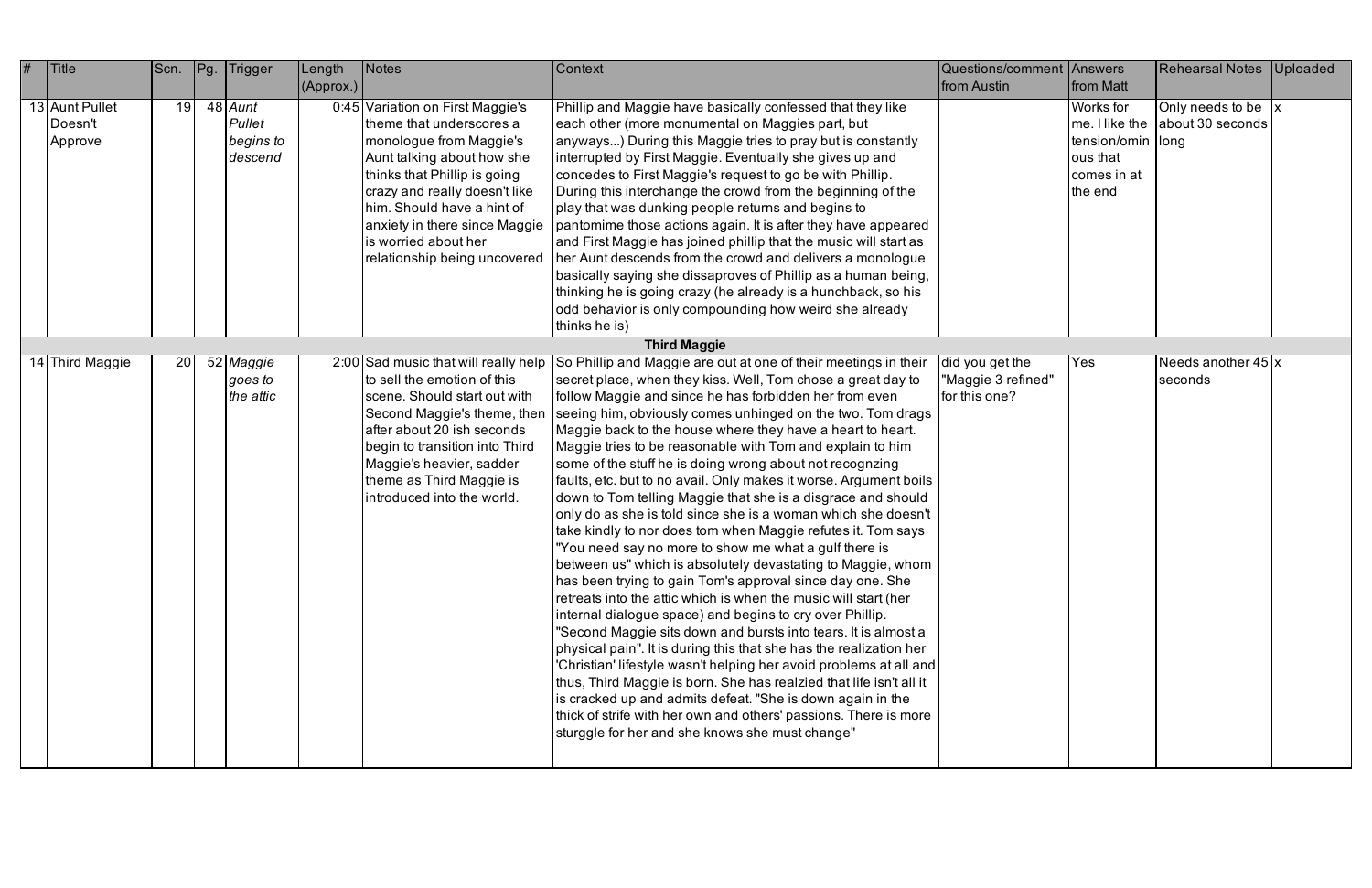| # | <b>Title</b>                | Scn. | Pg | <b>Trigger</b>                | Length<br>(Approx.) | <b>Notes</b>                                                                                                                                                                                                   | Context                                                                                                                                                                                                                                                                                                                                                                                                                                                                                                                                                                                                                                                                                                                                                                                                                                                                                                                                                          | Questions/comment Answers<br>from Austin | <b>from Matt</b>                                                                    | <b>Rehearsal Notes</b>                                                                                                                                  | Uploaded                                                                                                          |
|---|-----------------------------|------|----|-------------------------------|---------------------|----------------------------------------------------------------------------------------------------------------------------------------------------------------------------------------------------------------|------------------------------------------------------------------------------------------------------------------------------------------------------------------------------------------------------------------------------------------------------------------------------------------------------------------------------------------------------------------------------------------------------------------------------------------------------------------------------------------------------------------------------------------------------------------------------------------------------------------------------------------------------------------------------------------------------------------------------------------------------------------------------------------------------------------------------------------------------------------------------------------------------------------------------------------------------------------|------------------------------------------|-------------------------------------------------------------------------------------|---------------------------------------------------------------------------------------------------------------------------------------------------------|-------------------------------------------------------------------------------------------------------------------|
|   | 15 Working title 2          | 22   |    | 54 Scene<br>change            |                     | 0:40 Underscoring from Third<br>Maggie's theme as the scene<br>transitions and we come up<br>on Maggie at the Floss sitting<br>on the river bank                                                               | "Maggie is on the bank, staring at the river". That's about all I<br>got. This cue is more functional than emotional, covering the<br>scene change                                                                                                                                                                                                                                                                                                                                                                                                                                                                                                                                                                                                                                                                                                                                                                                                               |                                          | Works well                                                                          |                                                                                                                                                         |                                                                                                                   |
|   | 16 Mr. Tulliver has<br>died | 22   |    | 56 Father"                    |                     | people ball their eyes out.<br>Last note should ring out and<br>in what has just happened.                                                                                                                     | 0:30 Third Maggie's theme to make Whilst Maggie was on the bank minding her own business, her<br>dad comes out to meet his creditor who has been a bully<br>towards Tulliver the majority of the show (also happpens to be<br>then lend itself to a nice silent   Phillip's dad) and Mr. Tulliver goes on to be the daylights of<br>pause for the audience to take Wakem, the creditor. Mr. Tulliver was already in pretty bad<br>health, so this much exertion does him. He collapses into<br>Maggie's arms, basically says his last goodbyes to everyone,<br>then dies. First and Second Maggies help Mr. Tulliver (their<br>dad) off and then Mrs. Tulliver and Tom walk off, leaving<br>Maggie alone in their grief.                                                                                                                                                                                                                                         |                                          | I thought it<br>worked well,<br>but you do<br>you                                   | Needs another<br>labout 0:30<br>seconds                                                                                                                 |                                                                                                                   |
|   | 17 Lucy's Room.             | 23   |    | 56 Scene<br>change            |                     | 0:15 A significantly lighter version<br>of Third Maggie, if not a new<br>lighter theme altogether.<br>Simple underscore for the<br>introduction of Lucy's room, a<br>much happier place than<br>Maggie's attic | The scene follows immediately after the previous cue, which is<br>a pretty stark contrast. We find ourselves in Maggie's cousin<br>(?) Lucy's house in a drawing room. "it is a summer's day and<br>the room is full of sunshine". Later, Maggie makes the<br>following remark to herself: "Everything is so beautiful here;<br>the very air seems charged with delight and love I had<br>given up believing such places exist". Obviously the exact<br>opposite to Maggie, the music will hopefully portray the<br>difference in locale and feeling, while still recognizing that Mr.<br>Tulliver just died (I think I can take care of that from my end,<br>fading up the music so it isn't so startling). Spoiler: things go<br>south fast in this particular location. I think it would be nifty if<br>the theme starts out nice, then as things progress and get<br>worse and worse the music turns more into the sadder,<br>heavier theme of Third Maggie. |                                          | I like it. It<br>might be a<br>touch too<br>happy, but<br>we can talk<br>with Adam. | Could be longer, x<br>probably around<br>0:30 seconds.<br>The feel makes a<br>nice juxtaposition<br>against all the<br>sadness that's<br>been happening |                                                                                                                   |
|   | 18 Stephen arrives          | 23   |    | $58$ <i>We see</i><br>Stephen |                     | 0:15 A brief version of Third<br>Maggie's theme                                                                                                                                                                | Maggie is at Lucy's house when Lucy's boyfriend (who, spoiler<br>alert, falls in love with Maggie and makes a mess) shows up.<br>Lucy being kind to Maggie surprises her which triggers an<br>emotional response from Maggie who is remembering all of<br>Lucy's kindness. She turns to the window to look out which is<br>where she sees Stephen, who eventually notices her, and they<br>lock eyes, triggering them to start speaking to each other.                                                                                                                                                                                                                                                                                                                                                                                                                                                                                                           |                                          | Sounds<br>bueno                                                                     | Only needs to be<br>about 10 seconds seconds                                                                                                            | it's like 12<br>with a fade<br>so you<br>could just<br>fade it out<br>after 12<br>seconds.<br>would that<br>work? |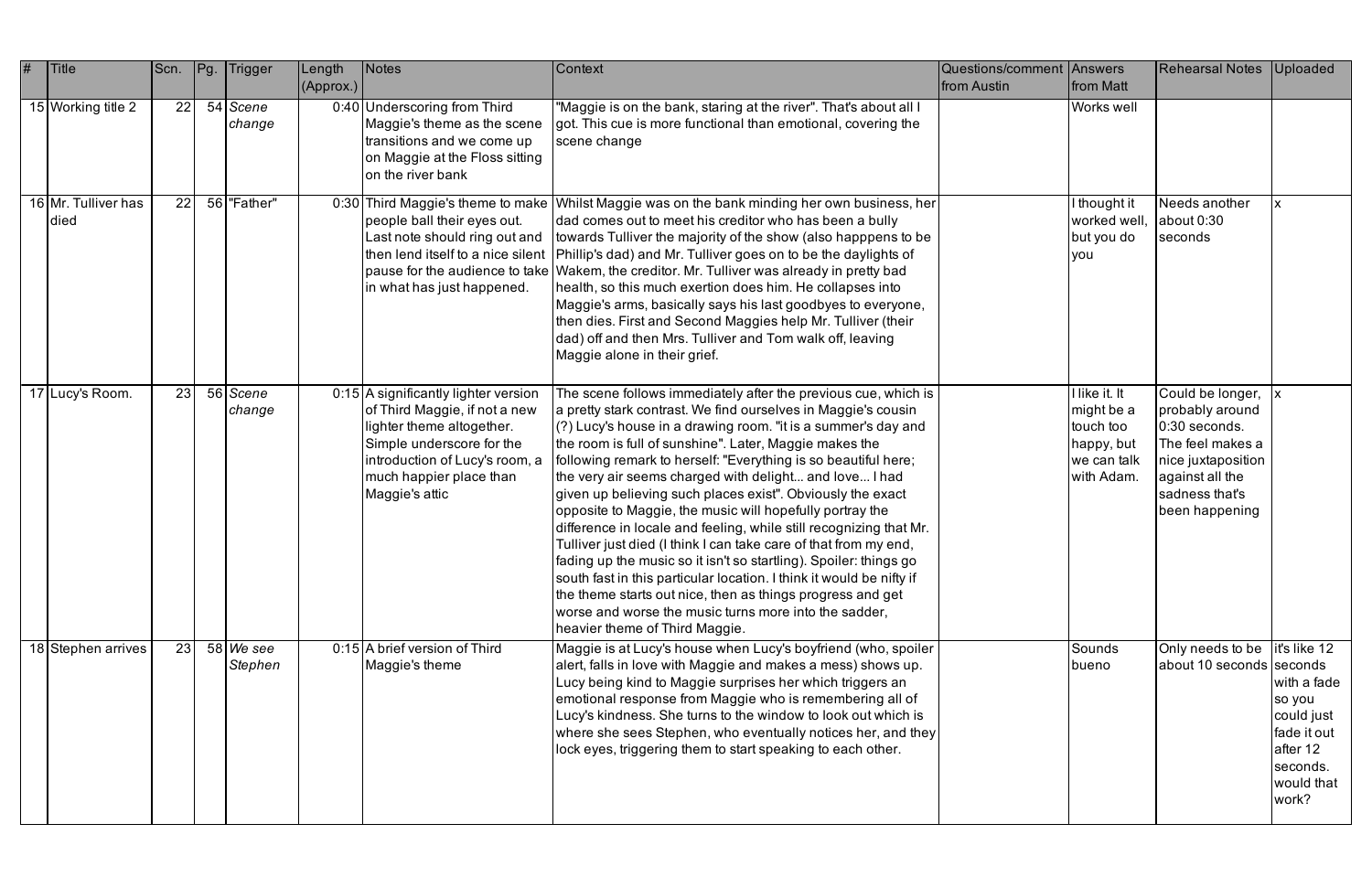| # | Title                             | Scn. | Pg.<br>Trigger                  | Length<br>(Approx.) | Notes                                                                                                                                                                                                                                                                                           | <b>Context</b>                                                                                                                                                                                                                                                                                                                                                                                                                                                                                                                                                                                                                                                                                                                      | Questions/comment Answers<br>from Austin | from Matt                                                                                                         | <b>Rehearsal Notes</b>                                                                                                                                                                                                                                                                                       | <b>Uploaded</b>                                                                                                                                                                                         |
|---|-----------------------------------|------|---------------------------------|---------------------|-------------------------------------------------------------------------------------------------------------------------------------------------------------------------------------------------------------------------------------------------------------------------------------------------|-------------------------------------------------------------------------------------------------------------------------------------------------------------------------------------------------------------------------------------------------------------------------------------------------------------------------------------------------------------------------------------------------------------------------------------------------------------------------------------------------------------------------------------------------------------------------------------------------------------------------------------------------------------------------------------------------------------------------------------|------------------------------------------|-------------------------------------------------------------------------------------------------------------------|--------------------------------------------------------------------------------------------------------------------------------------------------------------------------------------------------------------------------------------------------------------------------------------------------------------|---------------------------------------------------------------------------------------------------------------------------------------------------------------------------------------------------------|
|   | 19 $\vert$ Back in the<br>bedroom | 24   | 60 Scene<br>Change              |                     | 0:20 Third Maggie's theme<br>underscoring as we find<br>ourselves back in Maggie's<br>internal space, a bedroom at<br>lucy's this time as opposed to<br>the attic. Should definitely be<br>different from the previous<br>drawing room since we are<br>entering into Maggie's<br>personal space | Maggie, after having a conversation with Lucy and Stephen<br>goes to her bedroom to set down her things, when her good<br>friends First and Second Maggie come out to play. She is<br>saddened and not in a good place. She remarks "Everything is<br>so beautiful here, the very air seems charged with delight<br>and love I had given up believing such places exist" before<br>turning and getting mad at First and Second Maggie. Despite<br>themes that are happier in the being in the happier locale of Lucy's house, the music should<br>be be sad and heavy, following with Maggie's internal feelings<br>now that we are witnessing Maggie's internal dialogue again<br>$($ iust as if we were in the attic from before) |                                          | l can dig it.                                                                                                     | Needs to be<br>about 0:45 long                                                                                                                                                                                                                                                                               | iťs slightly<br>longer (55<br>secs) but<br>works super<br>effectivly<br>with the last<br>chord.<br>Hopefully<br>they can fit<br>it in. if<br>noti'll cut it<br>down even<br>more. see if<br>this works. |
|   | 20 She likes<br>Stephen           | 26   | 64 Lucy and<br>Stephen<br>lexit |                     | 0:15 A brief underscore as we are<br>transported briefly into<br>Maggie's internal<br>monologuing world                                                                                                                                                                                         | Nothing too dramatic, just something to help set the mood.<br>Maggie is by herself at Lucy's place when Second Maggie<br>comes back for a brief visit. Music fades out when Stephen<br>returns                                                                                                                                                                                                                                                                                                                                                                                                                                                                                                                                      |                                          | Sounds good<br>to me                                                                                              |                                                                                                                                                                                                                                                                                                              |                                                                                                                                                                                                         |
|   | 21 The magic ball<br>of yarn      | 26   | 65 He hands<br>her the<br>ball  |                     | 0:20 A tense and 'awkward' (like<br>high school boy flirting type<br>awkward) version of Third<br>Maggie as she and Phillip<br>share a moment                                                                                                                                                   | Stephen has returned momentarily and is talking with Maggie<br>when the awkward romance gets turned up to 11. Maggie had<br>just dropped a ball of yarn and she starts for it, but Stephen<br>beats her to it and hands it to her (cue the music). Looking into<br>his eyes, she throws the yarn away and he picks it up and<br>returns it again. She tosses it one last time but this time<br>Second Maggie puts her foot on it, ending the fun (and the<br>music) as we return to an awkwardly short and terse<br>conversation between the two before he leaves.                                                                                                                                                                  |                                          | More on the<br>this isn't<br>good side;<br>kicks off the<br>relationship<br>wrench into<br>everyone's<br>the end. | Needs about 30<br>seconds more. If<br>possible, should<br>have a slightly<br>more serious tone<br>that throws a than it currently<br>has. Also,<br>towards the end,<br>lives towards   if it was possible,<br>the cue will<br>probably be<br>stopped on<br>demand. We can<br>talk about what<br>can be done. |                                                                                                                                                                                                         |
|   | The Duet                          | 28   | 67 Scene<br>change              |                     | 0:10 Stephen and Phillip come to<br>the end of a duet as the scene livrics.<br>opens                                                                                                                                                                                                            | Again, I will find something that is period for a melody and                                                                                                                                                                                                                                                                                                                                                                                                                                                                                                                                                                                                                                                                        |                                          | Nope you<br>don't need to<br>write<br>anything for<br>this.                                                       |                                                                                                                                                                                                                                                                                                              |                                                                                                                                                                                                         |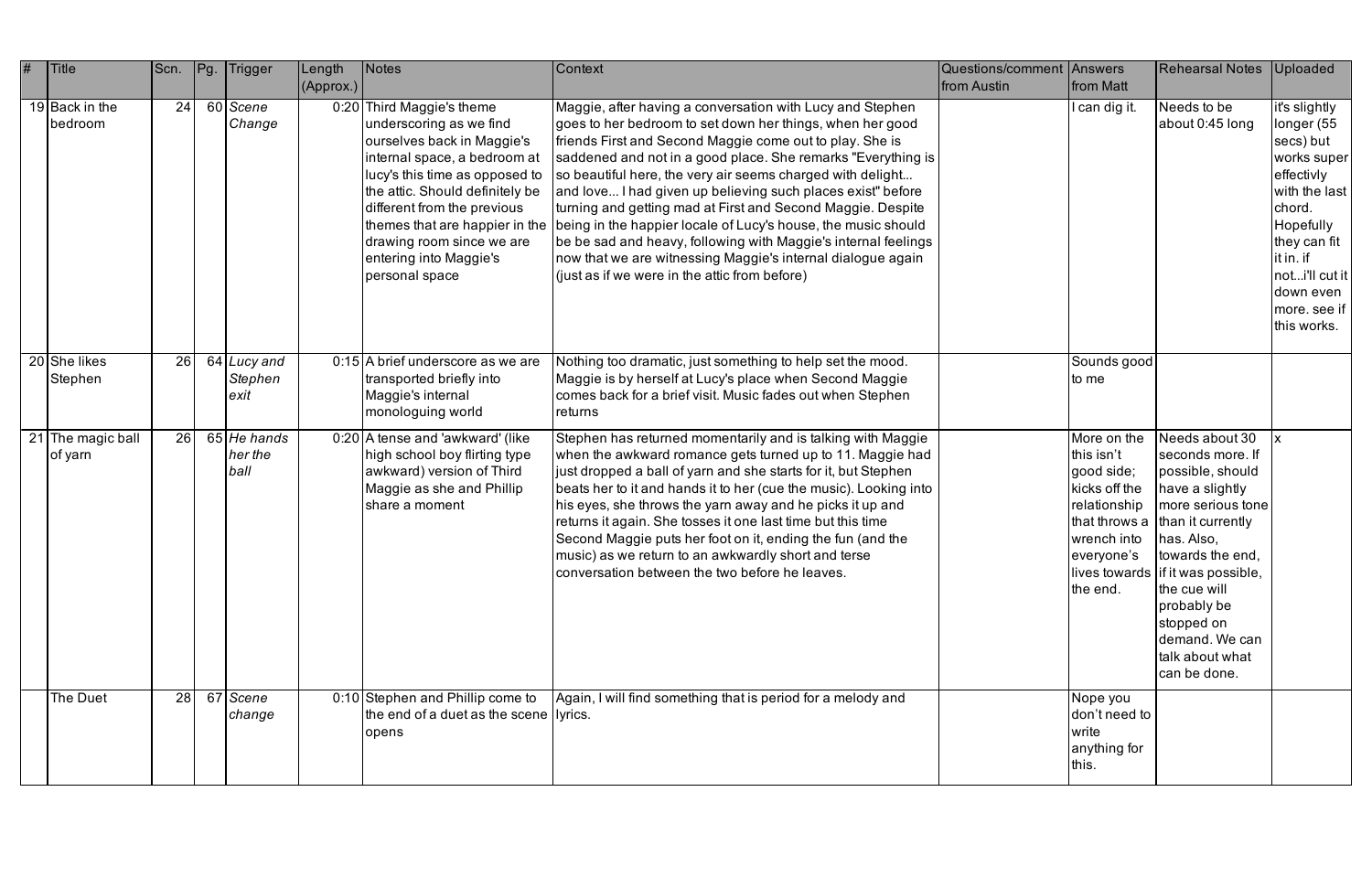| # | <b>Title</b>     | Scn. | Pg. | Trigger                                                                   | Length<br>(Approx.) | Notes                                                                                                                                                 | Context                                                                                                                                                                                                                                                                                                                                                      | Questions/comment Answers<br>from Austin | from Matt                                                                                                                                                                                                                                                                  | <b>Rehearsal Notes</b>                                                                                                                                                                                                                                   | <b>Uploaded</b>                                                                                 |
|---|------------------|------|-----|---------------------------------------------------------------------------|---------------------|-------------------------------------------------------------------------------------------------------------------------------------------------------|--------------------------------------------------------------------------------------------------------------------------------------------------------------------------------------------------------------------------------------------------------------------------------------------------------------------------------------------------------------|------------------------------------------|----------------------------------------------------------------------------------------------------------------------------------------------------------------------------------------------------------------------------------------------------------------------------|----------------------------------------------------------------------------------------------------------------------------------------------------------------------------------------------------------------------------------------------------------|-------------------------------------------------------------------------------------------------|
|   | I Love The Still | 28   |     | 68 We can<br>discuss<br>leach<br>other's<br>qualities<br>another<br>time" |                     | 1:00 Phillip sings a song<br>specifically called for in the<br>script                                                                                 | The script calls for this song by name, so that's what we will do.<br>And it fits so I have no arguments there. To the right is a link to<br>a youtube video of the song if you're interested.                                                                                                                                                               |                                          | The actors<br>are all pretty<br>good<br>singers, so<br>don't worry<br>about that. I<br>think we are<br>also going to<br>forgoe<br>orchestrating<br>it for now and<br>all actors will<br>sing a-<br>capella, so<br>hopefully<br>thats a few<br>less cues to<br>worry about! | https://www.youtu<br>be.com/watch?v= 902.us.arch<br>2DIKvXc7kYE                                                                                                                                                                                          | https://ia801<br><u>ive.org/11/it</u><br>ems/ILoveT<br>heeStill409<br>74/ILoveTh<br>eeStill.pdf |
|   | 22 The Dress     | 28   |     | $68$ Lucy,<br>Phillip,<br>Steven<br>Leave                                 |                     | 0:20 We have another scene in<br>Maggies internal monologue<br>world, so we should have<br>something from Third<br>Maggie's theme for<br>consistency. | Third Maggie is changing into a new dress for the ball. Third<br>and First Maggie love it, Second Maggie is violently against it.                                                                                                                                                                                                                            |                                          |                                                                                                                                                                                                                                                                            | I realize this is<br>new, but after<br>watching the run<br>through tonight,<br>that scene felt<br>empty without<br>something there<br>as we returned to<br>that internal<br>monologue world<br>again, and there<br>wasn't something<br>to underscore it. |                                                                                                 |
|   | $22$ The ball    | 28   |     | 68 Take it of"<br>"No"                                                    |                     | 3:00 A waltz (presumably?) for<br>everyone to dance to at the<br>ball.                                                                                | A waltz to for everyone at the charity ball to dance to. If you are will do this weekend<br>feeling ambitious, you are more than welcome to write a waltz<br>that would be fit for this time. I am also more than willing to<br>research and find a waltz we can use. A note though, read on<br>through the next cue as the waltz fades into something else. |                                          |                                                                                                                                                                                                                                                                            |                                                                                                                                                                                                                                                          |                                                                                                 |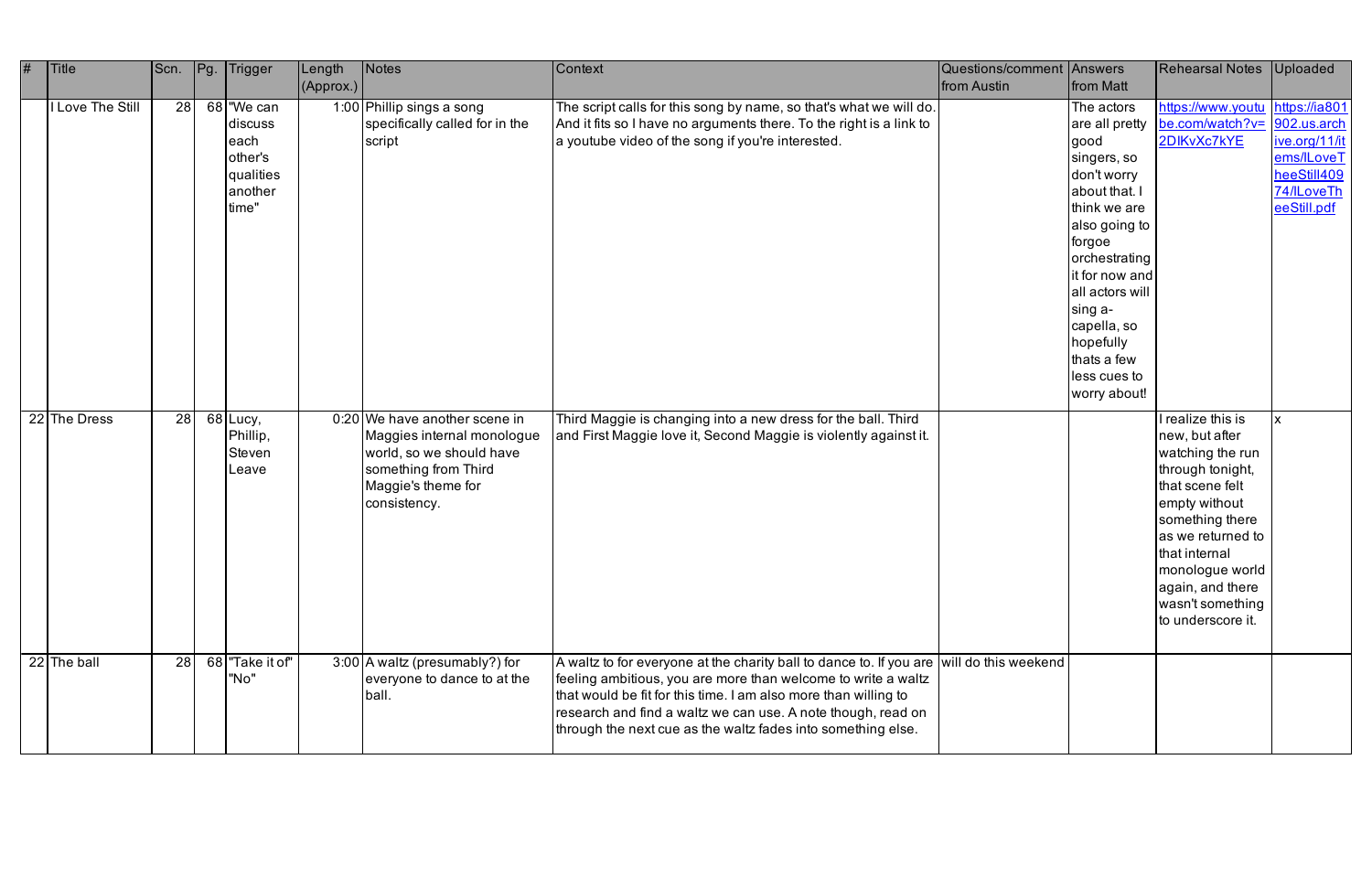| # | $ $ Title                      | Scn. | Pg. Trigger                                     | Length<br>(Approx.) | <b>Notes</b>                                                                                                                                                                                                      | Context                                                                                                                                                                                                                                                                                                                                                                                                                                                                                                                                                                                                                                                                                                                                                                                                                                                                                                                                    | Questions/comment Answers<br>from Austin | from Matt                                                                                                                                  | <b>Rehearsal Notes</b>         | Uploaded |
|---|--------------------------------|------|-------------------------------------------------|---------------------|-------------------------------------------------------------------------------------------------------------------------------------------------------------------------------------------------------------------|--------------------------------------------------------------------------------------------------------------------------------------------------------------------------------------------------------------------------------------------------------------------------------------------------------------------------------------------------------------------------------------------------------------------------------------------------------------------------------------------------------------------------------------------------------------------------------------------------------------------------------------------------------------------------------------------------------------------------------------------------------------------------------------------------------------------------------------------------------------------------------------------------------------------------------------------|------------------------------------------|--------------------------------------------------------------------------------------------------------------------------------------------|--------------------------------|----------|
|   | 23 Stephen and<br>Maggie Dance | 28   | $69$ They<br>come<br>down and<br>dance          |                     | 0:30 Now that Stephen and Maggie<br>are dancing, they share a<br>moment that is idealized by<br>having them gliding perfectly<br>wiht a change in lights/music.<br>TBD what this means. Will<br>return and report |                                                                                                                                                                                                                                                                                                                                                                                                                                                                                                                                                                                                                                                                                                                                                                                                                                                                                                                                            | will do this weekend It can have         | hints of the<br>waltz, and<br>still be dance-<br>able, but it<br>can be more<br>towards the<br>emotional<br>feel<br>everything<br>else has |                                |          |
|   | $24$ Out on the boat           | 31   | $73$ "Let us<br>have these<br>llast<br>moments" |                     | seems like all is well when<br>Maggie and Stephen are out<br>rowing                                                                                                                                               | 1:00 The return of the happy theme So Stephen is stubborn and has shown up and is taking<br>from Lucy's drawing room as it Maggie out to row after she ran out on him at the dance. She<br>succumbs to his charm and he leads her out on the boat (cue<br>music). Things are pretty dreamy at this point. She is enjoying<br>the very calm and peaceful moment. "The air is filled with the<br>rhythmic sound of the oars and birds in flight. Everything is<br>very slow and languid The boat glides"                                                                                                                                                                                                                                                                                                                                                                                                                                     |                                          | Take out the<br>lucy's theme<br>part at the<br>beginning                                                                                   |                                |          |
|   | 25 Past luckreth               | 31   | $74$ On cue<br>from SM                          |                     | 1:30 The music takes a dark turn<br>towards the Third Maggie<br>elope with her, despite him<br>already being Lucy's<br>boyfriend                                                                                  | Stephen, what a guy. After we enjoy a nice little moment for<br>Maggie and Stephen, (cue music) Maggie wakes up<br>theme as Maggie realizes that (presumed napping or daydreaming on the nice boat ride) and<br>Stephen is essentially trying to realizes she is way past where they should have turned<br>around and is several hours from home. Looks like she ran off<br>with her cousin's boyfriend. She snaps at Stephen as he tries<br>to convince her to marry her. She holds a firm stance no, but<br>then "Oh Stephen, plese, please don't urge me; help me help  <br>me because I love you". They kiss. Stephen comforts her and<br>she then goes to sleep and dreams where we see all the other<br>characters come through and torment Maggie's consience.<br>She wakes up screaming "Wait!" and its the end of the scene.<br>Should have a nice ring or something similar to accentuate the<br>stark silence that will follow. |                                          | I think this<br>will work<br>well,<br>especially if<br>we can get<br>the transition<br>to be cool.<br>We can work<br>on timings<br>later   | Needs to be<br>about 2:00 long |          |